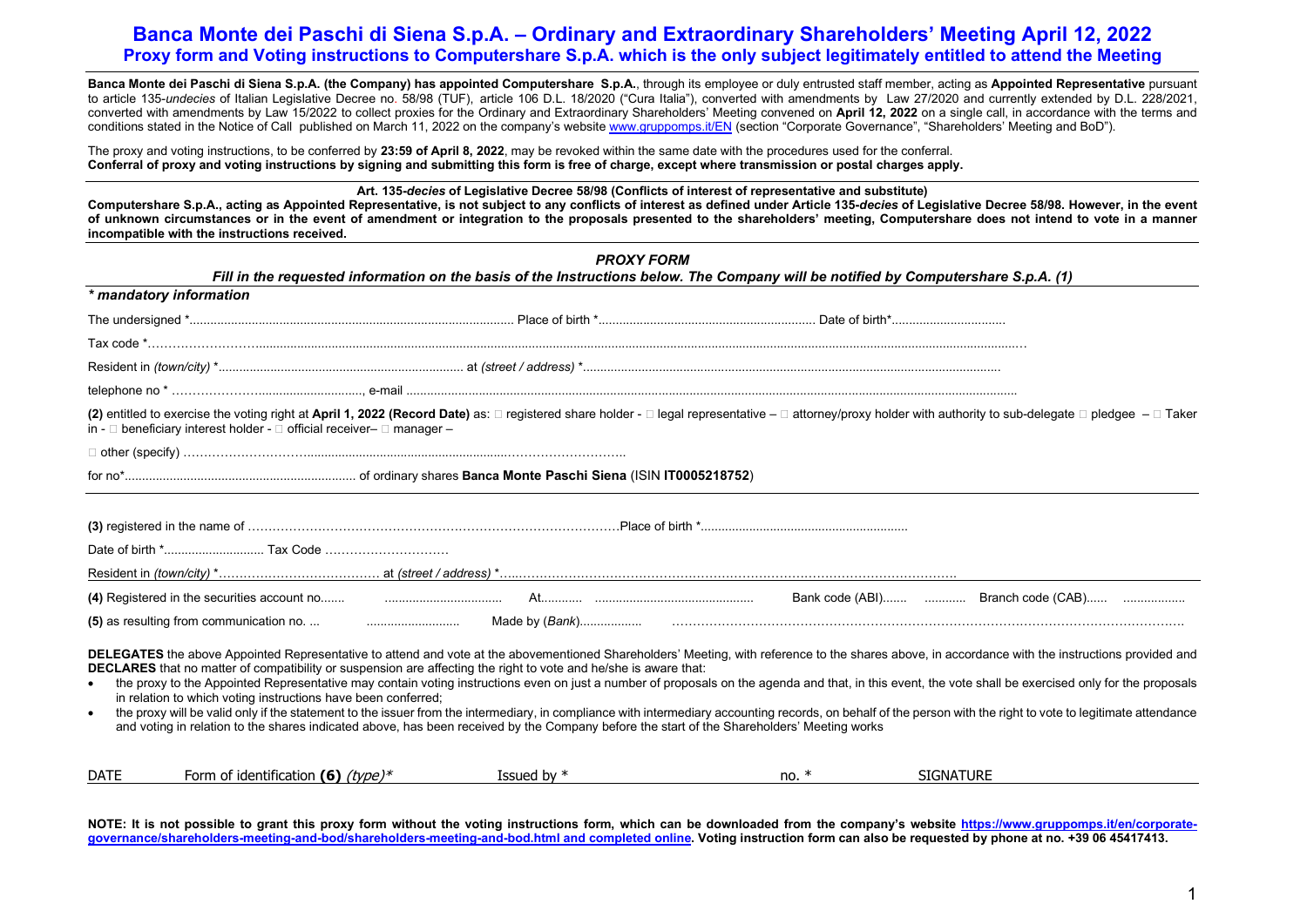## *NOTICE*

The voting instruction form below could be subject to amendments in order to include any resolution or voting proposals on the items on the Agenda submitted by Shareholders. In this event, this voting instruction form will be updated and published by **April 1, 2022**, including the new proposals, accordingly to the Notice of Call published on March 11, 2022.

## *VOTING INSTRUCTIONS*

## *(For use of Appointed Representative only - tick relevant boxes and send to Computershare S.p.A. as per the instructions for filling in)*

The undersigned *(7)*

**INSTRUCTS** the Appointed Representative to vote at the above indicated Shareholders' Meeting as follow *(8)*

**RESOLUTIONS TO BE VOTED**

**VOTING INSTRUCTIONS F**(for), **C** (against), **A** (abstention)

**Ordinary session:**

| 1. Individual financial statements as at 31 December 2021, accompanied by the Reports of the Board of Directors, the<br>Independent Auditors and the Board of Statutory Auditors. Presentation of the consolidated financial statements as at 31<br>December 2021; related and consequent resolutions. |  |  |
|--------------------------------------------------------------------------------------------------------------------------------------------------------------------------------------------------------------------------------------------------------------------------------------------------------|--|--|
| <b>Section <math>A</math></b> – vote for resolution proposed by the Board of Directors (9)                                                                                                                                                                                                             |  |  |
| <b>Section A2</b> – vote for proposal published pursuant to article 126-bis of TUF (10)                                                                                                                                                                                                                |  |  |

| 2.a Report on the policy regarding remuneration and compensation paid pursuant to Article 123-ter of the Legislative<br>Decree no. 58 of 24 February 1998 ("Consolidated Financial Act" or "TUF"); related and consequent resolutions: |  |  |
|----------------------------------------------------------------------------------------------------------------------------------------------------------------------------------------------------------------------------------------|--|--|
| a) binding vote on the first section concerning the remuneration policy.                                                                                                                                                               |  |  |
| <b>Section A</b> – vote for resolution proposed by the Board of Directors $(9)$                                                                                                                                                        |  |  |
| <b>Section A2</b> – vote for proposal published pursuant to article 126-bis of TUF $(10)$                                                                                                                                              |  |  |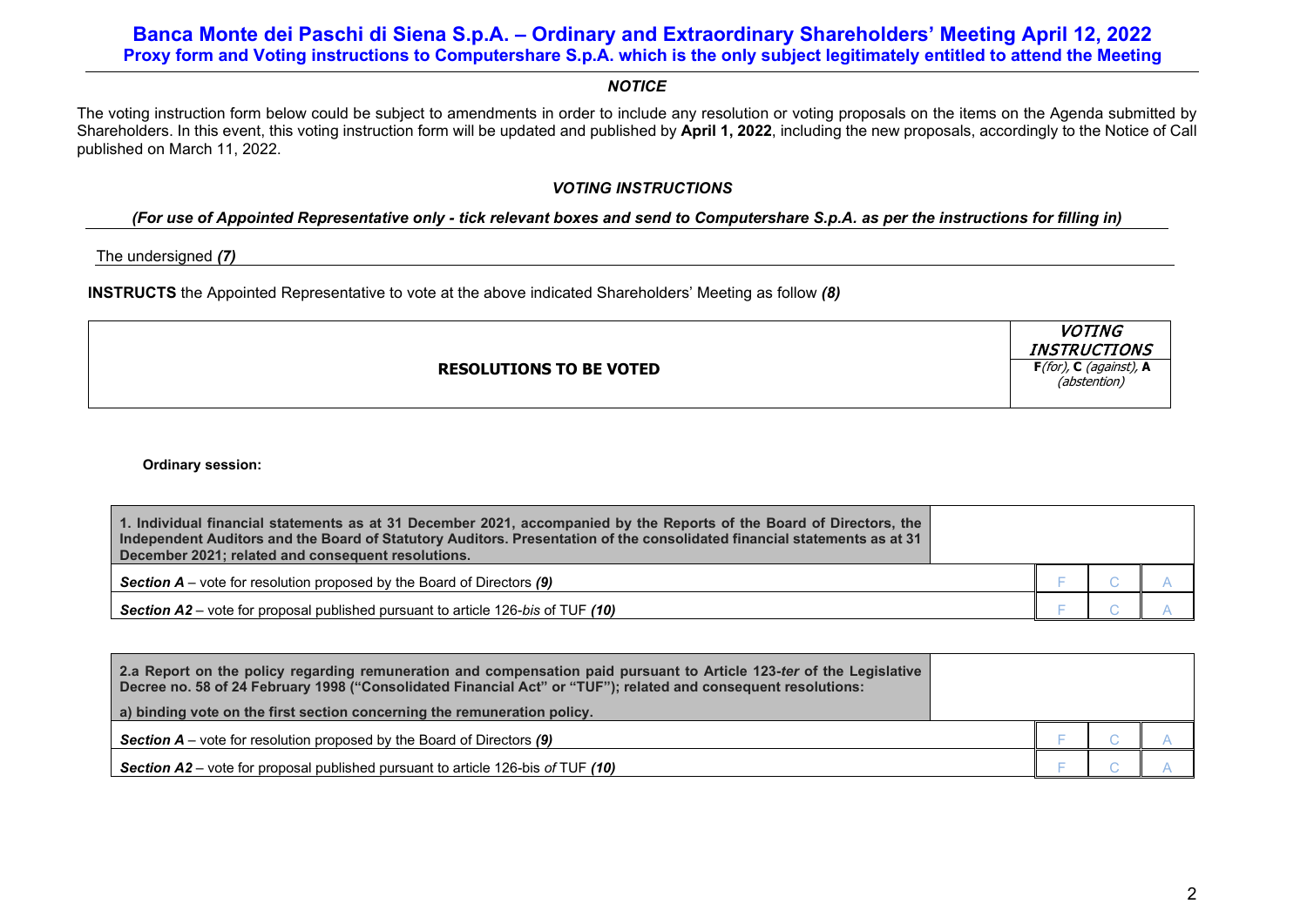| 2.b Report on the policy regarding remuneration and compensation paid pursuant to Article 123-ter of the Legislative<br>Decree no. 58 of 24 February 1998 ("Consolidated Financial Act" or "TUF"); related and consequent resolutions: |  |  |
|----------------------------------------------------------------------------------------------------------------------------------------------------------------------------------------------------------------------------------------|--|--|
| b) non-binding vote on the second section concerning the compensation paid.                                                                                                                                                            |  |  |
| <b>Section <math>A</math></b> – vote for resolution proposed by the Board of Directors (9)                                                                                                                                             |  |  |
| <b>Section A2</b> – vote for proposal published pursuant to article 126-bis of TUF (10)                                                                                                                                                |  |  |

| 3. Proposal pursuant to the combined provisions of Article 114- <i>bis</i> and Article 125- <i>ter</i> of the Consolidated Financial Act,<br>for the approval of the "performance shares" plan for the payment of "Severance" to Montepaschi Group's personnel;<br>related and consequent resolutions. |  |  |
|--------------------------------------------------------------------------------------------------------------------------------------------------------------------------------------------------------------------------------------------------------------------------------------------------------|--|--|
| <b>Section A</b> – vote for resolution proposed by the Board of Directors $(9)$                                                                                                                                                                                                                        |  |  |
| <b>Section A2</b> – vote for proposal published pursuant to article 126-bis of TUF (10)                                                                                                                                                                                                                |  |  |

| 4. Revocation of a Director: related and consequent resolutions.                        |  |  |
|-----------------------------------------------------------------------------------------|--|--|
| <b>Section A</b> – vote for resolution proposed by the Board of Directors (9)           |  |  |
| <b>Section A2</b> – vote for proposal published pursuant to article 126-bis of TUF (10) |  |  |

| 5. Appointment of a Director for integration of the Board of Directors following co-optation; related and consequent<br>resolutions. |  |  |
|--------------------------------------------------------------------------------------------------------------------------------------|--|--|
| <b>Section A</b> – vote for resolution proposed by the Board of Directors (9)                                                        |  |  |
| <b>Section A2</b> – vote for proposal published pursuant to article 126-bis of TUF (10)                                              |  |  |

| 6. Appointment of a Director for integration of the Board of Directors; related and consequent resolutions.                                                  |  |  |
|--------------------------------------------------------------------------------------------------------------------------------------------------------------|--|--|
| The Board of Directors has not presented any proposal                                                                                                        |  |  |
| <b>Section A2</b> – vote for proposal published pursuant to article 126-bis of TUF $(10)$                                                                    |  |  |
| <b>Section A2</b> – vote for proposal published within the deadline for individual proposals (1 <sup>st</sup> April) pursuant to article 126-bis of TUF (10) |  |  |

## **Extraordinary session:**

| Amendments to Article 23 par. 1 of the By-Laws; related and consequent resolutions.   |  |  |
|---------------------------------------------------------------------------------------|--|--|
| (Proposal of Board of Directors for which any individual proposal can't be submitted) |  |  |
| <b>Section A</b> – vote for resolution proposed by the Board of Directors $(9)$       |  |  |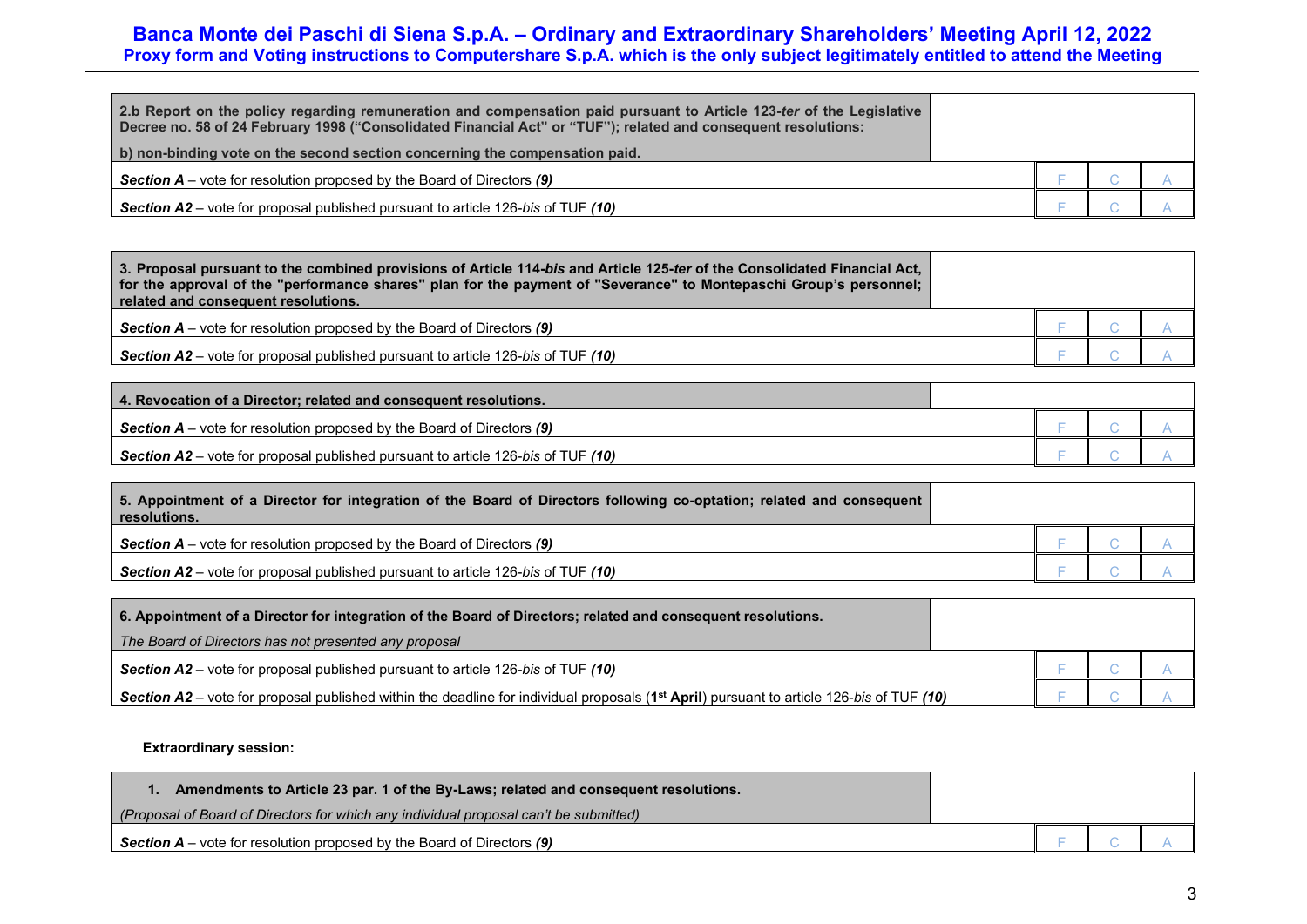**Corporate liability actions proposed by the shareholder Bluebell Partners Limited**

| Proposal no. 1 - Corporate liability action against Directors (mandate 2012 – 2015)                                                                                                                                                   |  |  |
|---------------------------------------------------------------------------------------------------------------------------------------------------------------------------------------------------------------------------------------|--|--|
| Vote no.1 on the corporate liability action proposed by Bluebell Partners Limited against former chairman Alessandro Profumo and former Chief<br>Executive Officer and General Manager Fabrizio Viola, referring to 2012-2015 mandate |  |  |

| Proposal no. 2 - Corporate liability action against Directors (current mandate)                                                                |  |  |
|------------------------------------------------------------------------------------------------------------------------------------------------|--|--|
| Vote no. 2 on the corporate liability action proposed by Bluebell Partners Limited against Directors and the General Manager in office in 2021 |  |  |

DATE SIGNATURE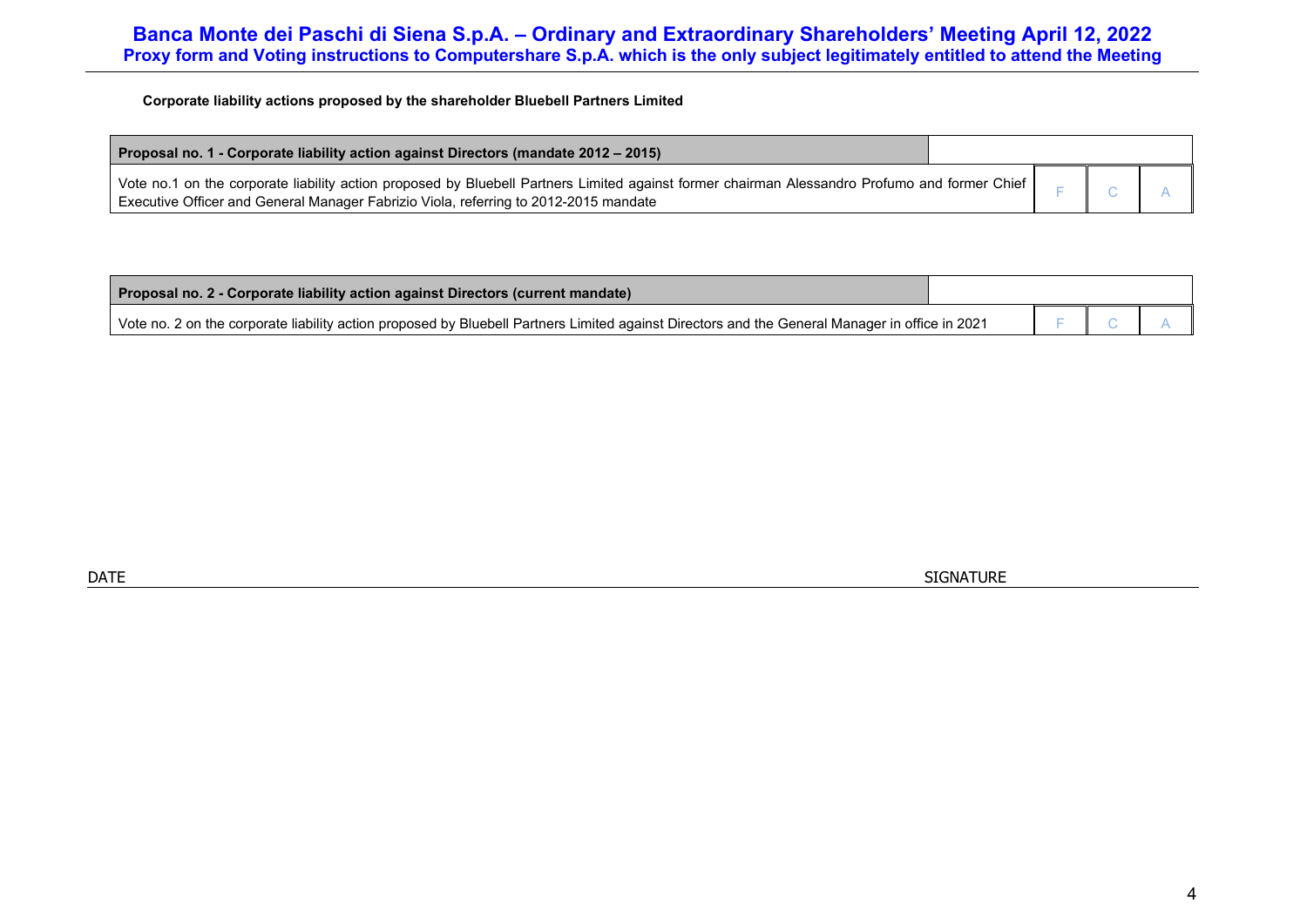#### *Instructions for filling in and submitting the form*

- *1. The Proxy form must be notified to the Company (together with a valid ID document and, in case, the documentation providing proof of the signatory power) via the Appointed Representative together with the Voting Instructions reserved to him within 23:59 of April 8, 2022, using one of the following methods:*
	- *1) Online: completing the online form available on the Company's website, assuming that the Proxy Grantor (as Individual or as Legal Entity), in order to receive the credential ID, is enabled to identify himself with the required documentation or is a Registered Email Holder;*
	- *2) Registered Email Holders (PEC): as an attachment document (PDF format) sent to [ufficioroma@pecserviziotitoli.it](mailto:ufficioroma@pecserviziotitoli.it) in the event that the Proxy Grantor (as Individual or as Legal Entity) is a Registered Email Holder;*
	- 3) Digital Signature Holders (FEA): as an attachment document with digital signature sent to [ufficioroma@pecserviziotitoli.it](mailto:xxxxx@pecserviziotitoli.it) in the event that the Proxy Grantor (as Individual or as *Legal Entity) is a Digital Signature Holder;*
	- 4) **Common Email address Holders**: as an attachment document (PDF format) sent t[o ufficioroma@pecserviziotitoli.it.](mailto:xxxxx@pecserviziotitoli.it) In this case, the hard copy of the proxy shall be sent via ordinary *mail service to Computershare S.p.A. via Monte Giberto, 33 – 00138 Roma;*
	- *5) Via FAX: number +39 06 4541 7450*

#### *The use of different email address than those mentioned above or a delay with respect to the deadline, as well as the only use of ordinary mail service, will not ensure the correct submission of the proxy.*

- *2. Specify the capacity of the proxy signatory and, where applicable, attach documentary proof of his/her power.*
- *3. To be completed only if the registered shareholder is different from the proxy signatory; mandatory indications on relevant personal details must be included.*
- *4. Provide the securities account number, Bank Codes and Branch Codes of the Depository, or in any case its name, available in the securities account statement.*
- *5. Reference to the communication made by the intermediary and its name.*
- *6. Provide details of a valid form of identification of the proxy signatory.*
- *7. Provide the name and surname of the signatory of the Proxy form and Voting instructions.*
- 8. Pursuant to article 135-undecies, paragraph 3, of Italian Legislative Decree no, 58/1998. "Shares for which full or partial proxy is conferred are calculated for the purpose of determining *due constitution of the shareholders' meeting. With regard to proposals for which no voting instructions are given, the shares of the shareholder concerned are not considered in calculating the majority and the percentage of capital required for the resolutions to be carried".*
- *9. The resolutions proposed to the shareholders' meeting, which are briefly referred to herein, are reported in the Reports published on the company website ["https://www.gruppomps.it/en/"](https://www.gruppomps.it/en/) Computershare S.p.A., as Appointed Representative, has not personal interest or on behalf of third party in the proposals mentioned..*

*The vote is expressed by ticking the relevant box between the following: F (for), C (against) or A (abstention).* 

10. There is a Section A2 to receive instructions when an alternative, complementary or additional resolution to the proposals of the Board of Directors, has been presented and published pursuant to art. 126-bis of the TUF, within the term and in the cases provided. The Appointed Representative shall vote on each proposal in accordance with the instructions and the *delegating party shall give instructions consistent with the type of proposals (alternative or complementary) published.*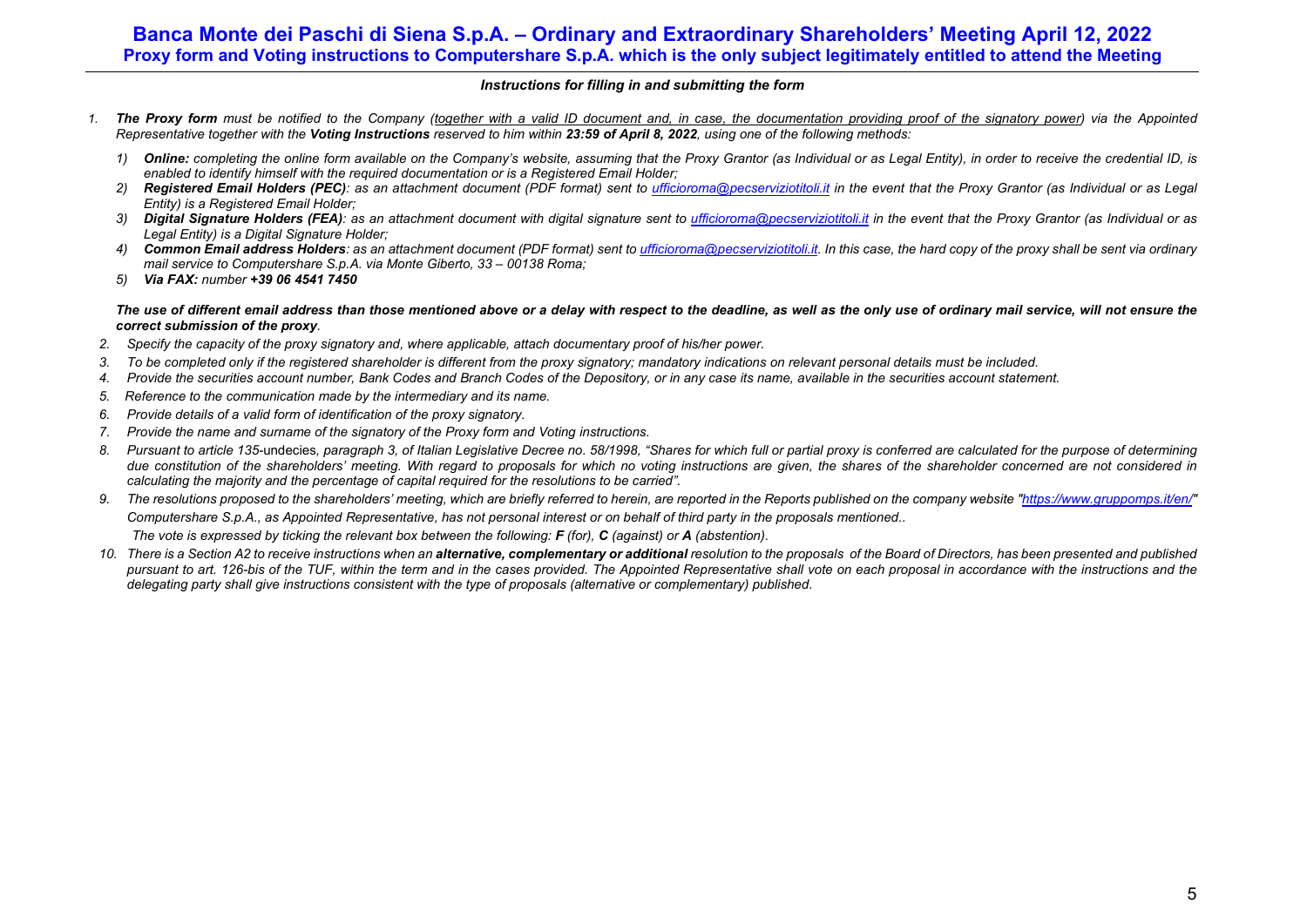### *Italian Legislative Decree no. 58/98 (T.U.F) Article 135-decies*

### *(Conflict of interest of the representative and substitutes*)

1. Conferring proxy upon a representative in conflict of interest is permitted provided that the representative informs the shareholder in writing of the circumstances giving rise to such conflict of interest and provided specific voting instructions are provided for each resolution in which the representative is expected to vote on behalf of the shareholder. The representative shall have the onus of proof regarding disclosure to the shareholder of the circumstances giving rise to the conflict of interest. Article 1711, second subsection of the Italian Civil Code does not apply.

2. In any event, for the purposes of this article, conflict of interest exists where the representative or substitute:

a) has sole or joint control of the company, or is controlled or is subject to joint control by that company;

b) is associated with the company or exercises significant influence over that company or the latter exercises significant influence over the representative;

c) is a member of the board of directors or control body of the company or of the persons indicated in paragraphs a) and b);

d) is an employee or auditor of the company or of the persons indicated in paragraph a);

e) is the spouse, close relative or is related by up to four times removed of the persons indicated in paragraphs a) to c);

f) is bound to the company or to persons indicated in paragraphs a), b), c) and e) by independent or employee relations or other relations of a financial nature that compromise independence.

3. Replacement of the representative by a substitute in conflict of interest is permitted only if the substitute is indicated by the shareholder. In such cases, subsection 1 shall apply. Disclosure obligations and related onus of proof in any event remain with the representative.

4. This article shall also apply in cases of share transfer by proxy.

### *Article 135-undecies*

### (*Appointed representative of a listed company*)

1. Unless the Articles of Association decree otherwise, companies with listed shares designate a party to whom the shareholders may, for each shareholders' meeting and within the end of the second trading day prior to the date scheduled for the shareholders' meeting, including for callings subsequent to the first, a proxy with voting instructions on all or some of the proposals on the agenda. The proxy shall be valid only for proposals on which voting instructions are conferred.

2. Proxy is conferred by signing a proxy form, the content of which is governed by a Consob regulation. Conferring proxy shall be free of charge to the shareholder. The proxy and voting instructions may be cancelled within the time limit indicated in subsection 1.

3. Shares for which full or partial proxy is conferred are calculated for the purpose of determining due constitution of the shareholders' meeting. With regard to proposals for which no voting instructions are given, the shares are not considered in calculating the majority and the percentage of capital required for the resolutions to be carried.

4. The person appointed as representative shall any interest, personal or on behalf of third parties, that he or she may have with respect to the resolution proposals on the agenda. The representative must also maintain confidentiality of the content of voting instructions received until scrutiny commences, without prejudice to the option of disclosing such information to his or her employees or collaborators, who shall also be subject to confidentiality obligations. The party appointed as representative may not be assigned proxies except in compliance with this article.

5. By regulation pursuant to subsection 2, Consob may establish cases in which a representative failing to meet the indicated terms of Article 135-decies may express a vote other than that indicated in the voting instructions.

#### *Article 126-bis*

### *(Integration of the agenda of the shareholders' meeting and presentation of new proposed resolutions)*

Shareholders, who individually or jointly account for one fortieth of the share capital may ask, within ten days of publication of the notice calling the shareholders' meeting, or within five days in the event of calling the meeting in accordance with article 125-bis, subsection 3 or article 104, subsection 2, for the integration of the list of items on the agenda, specifying in the request, the additional items they propose or presenting proposed resolution on items already on the agenda. The requests, together with the certificate attesting ownership of the share, are presented in writing, by correspondence or electronically, in compliance with any requirements strictly necessary for the identification of the applicants indicated by the company. Those with voting rights may individually present proposed resolutions in the shareholders' meeting. For cooperative companies the amount of the capital is determined by the statutes also in derogation of article 13[5-bis.](http://www.consob.it/mainen/documenti/english/laws/fr_decree58_1998.htm#sdfootnote595bissym) 

2. Integrations to the agenda or the presentation of further proposed resolutions on items already on the agenda, in accordance with subsection 1, are disclosed in the same ways as prescribed for the publication of the notice calling the meeting, at least fifteen days prior to the date scheduled for the shareholders' meeting. Additional proposed resolutions on items already on the agenda are made available to the public in the ways pursuant to article 125-ter, subsection 1, at the same time as publishing news of the presentation. Terms are reduced to seven days in the case of shareholders' meetings called in accordance with article 104, subsection 2 or in the case of a shareholders' meeting convened in accordance with article 125-bis, subsection 3.

3. The agenda cannot be supplemented with items on which, in accordance with the law, the shareholders ' meeting resolved on proposal of the administrative body or on the basis of a project or report prepared by it, other than those specified under article 125-ter, subsection 1.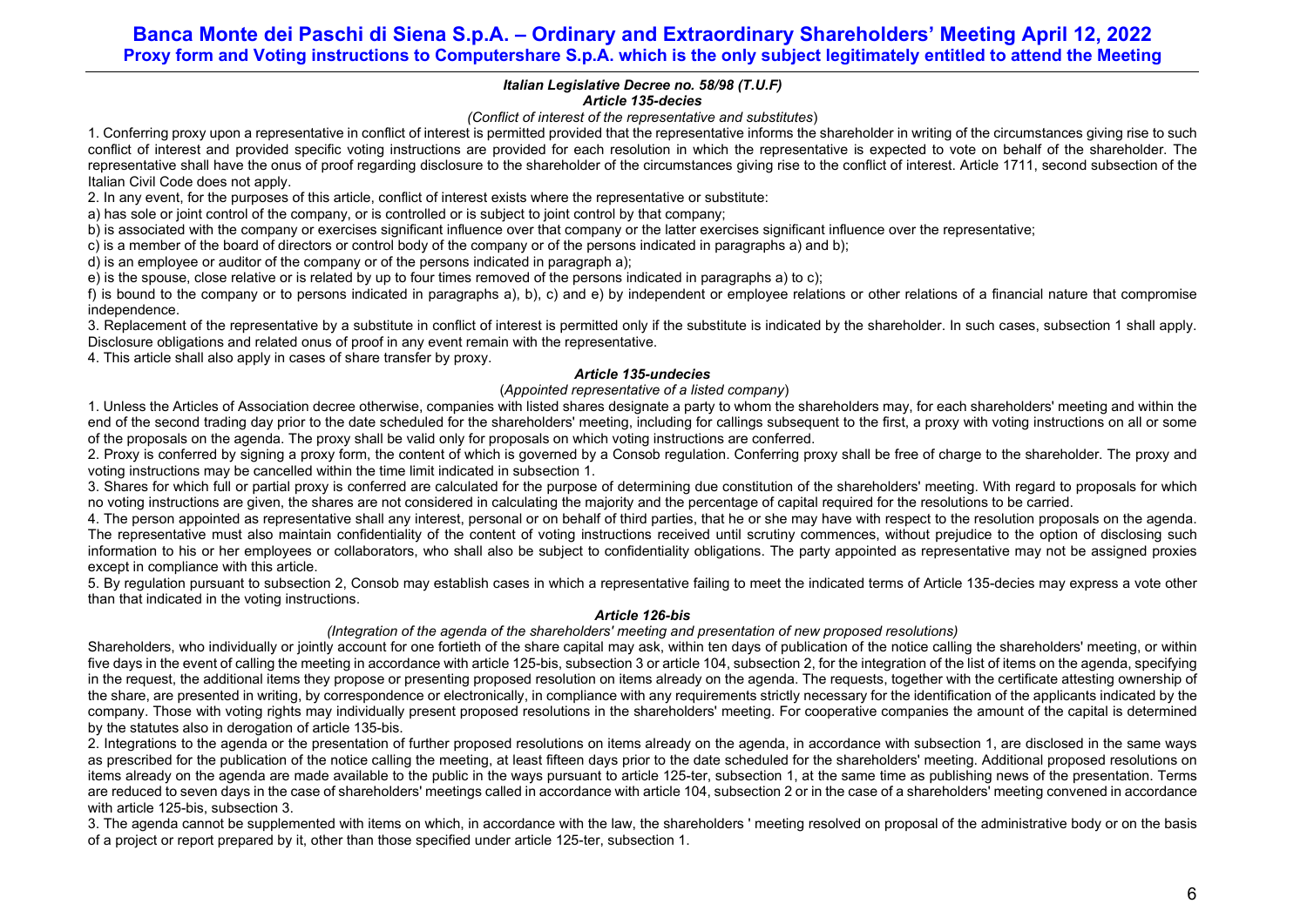4. Shareholders requesting integration in accordance with subsection 1 shall prepare a report giving the reason for the proposed resolutions on the new items for which it proposes discussion or the reason relating to additional proposed resolutions presented on items already on the agenda. The report is sent to the administrative body within the final terms for presentation of the request for integration. The administrative body makes the report available to the public, accompanied by any assessments, at the same time as publishing news of the integration or presentation, in the ways pursuant to article 125-ter, subsection 1.

5. If the administrative body, or should it fail to take action, the board of auditors or supervisory board or management control committee fail to supplement the agenda with the new items or proposals presented in accordance with subsection 1, the court, having heard the members of the board of directors and internal control bodies, where their refusal to do so should prove to be unjustified, orders the integration by decree. The decree is published in the ways set out by article 125-ter, subsection 1

### **Law-Decree nr. 18 on March 17th, 2020**

### **Art. 106 (Rules relating to the conduct of Company Shareholders' meetings)**

[...] 4. To attend ordinary or extraordinary Shareholders' Meetings, Companies with listed shares can designate the Representative pursuant to article 135-*undecies* of Italian Legislative Decree nr. 58 on 24 February 1998, even if the Articles of Association decree otherwise. The Companies can also provide in the notice calling the Shareholders' meeting that the Appointed Representative pursuant to article 135-*undecies* of the Italian Legislative Decree n. 58, on 24 February 1998, will be the only subject entitled to attend the Meeting; to the aforementioned Appointed Representative may also be confer proxies or subdelegations pursuant to article 135-*novies* of the Italian Legislative Decree n. 58, on 24 February 1998, notwithstanding the provision of art. 135-*undecies*, paragraph 4, of the same Decree.

5. Paragraph 4 also applies to companies admitted on a multilateral trading system and to Companies with financial instruments widely distributed among the public.